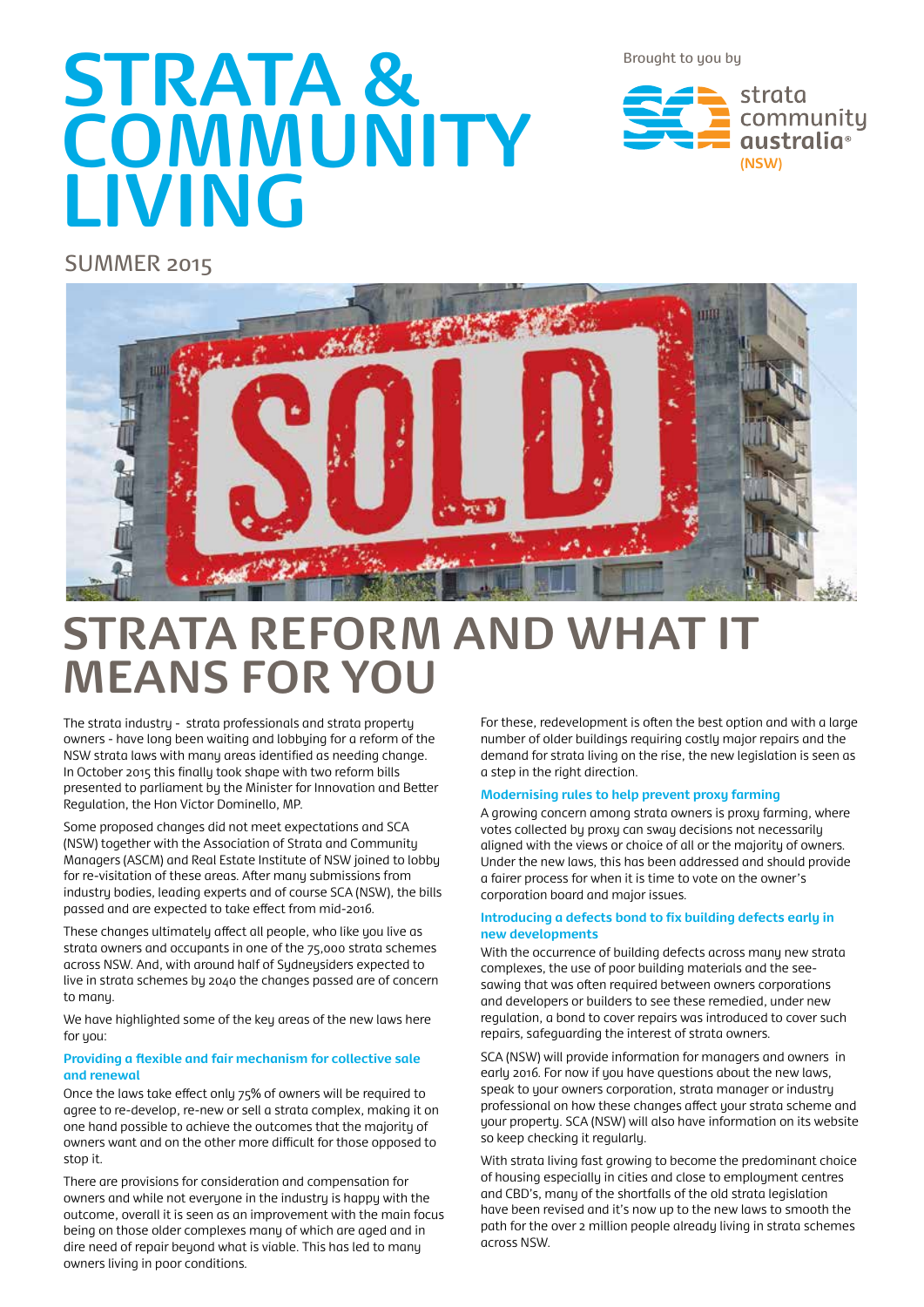When it comes to apartment living, many believe that simply because we occupy less space than house and land dwellers and with more people living on less land, so to speak, that we are automatically 'greener' in our lifestyle. Studies have found this to be a disputable argument to say the least.

In short, same as the grass is greener where you water it; the same applies to living with a lesser environmental impact, which is simply wherever we make the effort to reduce our energy consumption.

Heating is definitely the bad boy chewing up 38% of our overall consumption. Wearing another layer rather than blasting the reverse cycle could be one sensible step – or cuddling up instead of watching TV another. **how much earth in the warning for the excessive noise levels (or even**<br>
an invitation to join in) may well smooth the path, not only for<br>
an invitation to ioin in) may well smooth the path, not only for<br>
the party not to

According to a report published by YourBuilding.org, heating/ cooling and water heating make up around 66% of our total energy consumption, hence it is obvious where we can start clipping back on both, carbon footprint and spending on energy.

More seriously however, heating/cooling only the greas used rather than the whole apartment makes a lot of sense, as does using blinds/curtains and natural ventilation to regulate the temperature can have a severe impact and lower your energy bills and your carbon footprint considerably.

While lighting (6%), refrigeration/cooking (12%) and standby and miscellaneous adding another 16% to our energy consumption, we still preach the old 'turn off the lights' mantra, yet tend to burn up extra by taking long showers and pumping up the air conditioning perhaps more than necessary.

Here are a few pointers on how to be kinder to the planet and your wallet.

#### **Space Heating/Cooling**

The end of year period is filled with celebrations of all kinds, bringing joy, fun and catch ups with friends and family, yet they can also jeopardise the harmony in your strata complex.

### **Water Heating**

With the convenience of having hot water on tap making up about ¼ of our total energy consumption, having shorter showers, turning off the tap when you soap yourself or while you are brushing your teeth could make a much bigger difference then many of us would have thought.

### **Stand-by and Miscellaneous**

It is great to have friends and family coming to your apartment to share in the celebrative season, yet in the end, they and you will get to enjou it more if there are no hiccups or complaints. This can range from parking to noise levels, so asking your guests to be respectful with the neighbours and refrain from yahooing when they leave is advisable, especially if it is late at night.



While these together only make up 16% of our total energy usage, it is an area we can reduce with common sense. Printers, computers, appliances, even TV's running while not actually being used add a fair slice to our bills. The motto of turn 'em off unless you use them, does definitely go a long way.

#### **Refrigeration and Lights**

If you have little people visiting too, while most love children, not everyone appreciates a small gang of visiting kids playing chase down echoing hallways or making the lift their playaround.

> 'Close the fridge' mum used to say, and she was right. Obviously, the energy rating of our fridges plays a big role, as does the temperature in our apartment, but minimising the time the fridge or freezer door stays open, can easily reduce the 8% this adds to our energy consumption by a few notches.

Inform at least your closest neighbours (on all sides, above and below) if you will be having a mega sound system to support your celebrations. This goes a long way towards community harmony

When it comes to lighting; unless you are using the room turn off the lights. Fitting low voltage, LED and energy saving bulbs can make a massive difference in keeping energy consumption low, but long showers, air conditioning and heating are definitely the culprits in keeping the size of our carbon foot print bigger than it needs to be.

To assess your overall carbon impact, log onto www.footprintnetwork.org for a quick, easy and fun way to learn



### **MAKING YOUR FESTIVE SEASON A PEACEFUL ONE**

### **HOW TO REDUCE YOUR CARBON FOOTPRINT AND SAVE ON ENERGY BILLS**

Minimizing the impact our lifestule has on the environment has long been a frequent discussion topic and one that has thrown the 'greening' terminology about quite a bit. Here we are taking a look at where we actually use most of the energy and how to reduce our consumption while putting some money back into your pocket.

Research shows that while the festive season is one where we enjoy, reflect and cherish the year gone, it is also one of the highest rating periods for injury, accidents, fires and conflict.

If you want to keep the peace with the neighbours and enjoy living in your apartment all year then we have a few tips on getting through the festive season with more joy than hurt. You never know this may even lead to you making friends with the neighbours and that can be a rewarding relationship.

#### **Minimise Extra Risks**

To prevent any mishaps during this time, be mindful of the extra risks; be it cluttered hallways, extra drinks, Christmas candles placed too close to curtains or decoration that could sail off your balcony. Taking some additional care and using common sense should keep you and others safe.

#### **Your Visitors**

### **Parking**

Usually there is allowance for visitor parking on the complex grounds or even within your allocated parking spots. However, commonly guests tend to somehow park in the wrong spot, which can be upsetting to others at any time, but especially when they too are having Christmas drinks or family get togethers. A safe bet is to ask your visitors to park off site or to make sure to follow your instructions exactly on where to park.

#### **Children**

Of course we all want to enjoy this time, but some control on where they run and play and perhaps how sugar-fuelled they are, might be a recipe for peace on the day, for you, your visitors and the neighbours.

#### **Noise**

Your average dinner and drinks or family festivities with presents and too much food might not be upsetting, however if your version of Christmas is blasting heavy base tunes and getting everyone up to dance into the wee hours, you might ruffle some feathers with the neighbours.

A few chocolates and a nice card dropped to them in advance together with the warning for the excessive noise levels (or even an invitation to join in) may well smooth the path, not only for the party not to be interrupted, but to avoid complaints and any friction for the remainder of the year.

Happy Festive Season!